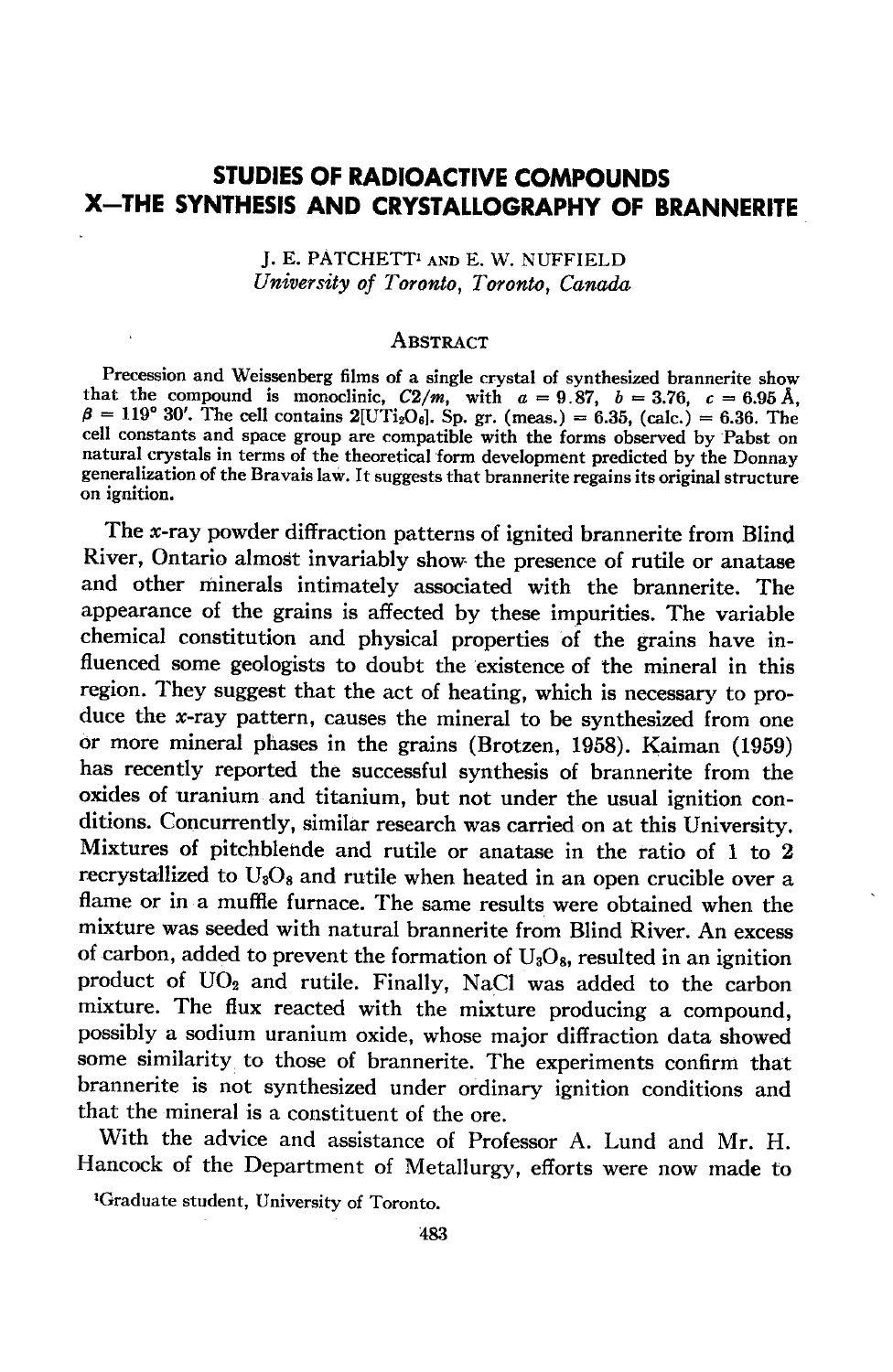| <b>Blind River<sup>2</sup></b>                                                                         |                                                                                                                                                                                                                                                                          |                                                                   | Synthetic <sup>3</sup>                                                                |                                                                                              |                                                                                                                         |                                                                                          | <b>Blind River</b>                                          |                                                                                                                                                         | Synthetic                                                                                                                                             |  |
|--------------------------------------------------------------------------------------------------------|--------------------------------------------------------------------------------------------------------------------------------------------------------------------------------------------------------------------------------------------------------------------------|-------------------------------------------------------------------|---------------------------------------------------------------------------------------|----------------------------------------------------------------------------------------------|-------------------------------------------------------------------------------------------------------------------------|------------------------------------------------------------------------------------------|-------------------------------------------------------------|---------------------------------------------------------------------------------------------------------------------------------------------------------|-------------------------------------------------------------------------------------------------------------------------------------------------------|--|
| $\overline{I}$                                                                                         | $d$ meas.                                                                                                                                                                                                                                                                | Ι                                                                 | $d$ meas.                                                                             | $d$ calc.                                                                                    | hkl                                                                                                                     | I                                                                                        | $d$ meas.                                                   | 1                                                                                                                                                       | $d$ meas.                                                                                                                                             |  |
| 3<br>8                                                                                                 | 6.03<br>4.77                                                                                                                                                                                                                                                             | 36<br>96                                                          | 6.04<br>4.74                                                                          | 6.04<br>4.77                                                                                 | 001<br>$\bar{2}01$                                                                                                      | υf<br>3                                                                                  | 2.078<br>2.023                                              | 7<br>36                                                                                                                                                 | 2.080<br>2.043                                                                                                                                        |  |
| $\overline{2}$<br>10<br>4<br>$\overline{\mathbf{4}}$<br>$\frac{3}{5}$<br>$\boldsymbol{4}$<br>$\cdot$ 4 | 4.31<br>3.43<br>3.33<br>3.27<br>3.02<br>2.92<br>2.76<br>2.51<br>2.46                                                                                                                                                                                                     | 19<br>>100<br>>100<br>13<br>36<br>36<br>33<br>31<br>33<br>17<br>8 | 4.29<br>3.44<br>3.35<br>3.28<br>3.02<br>2.90<br>2.77<br>2.53<br>2.47<br>2.41<br>2.303 | 4.29<br>3.44<br>3.37<br>3.29<br>3.02<br>2.89<br>2.77<br>2.53<br>2.47<br>2.44<br>2.39<br>2.31 | 200<br>110<br>$\overline{2}02$<br>T11<br>002<br>201<br>111<br>ī12<br>$\overline{3}11$<br>401<br>402<br>$\overline{2}03$ | 4<br>$\overline{2}$<br>vf<br>$\boldsymbol{f}$<br>3<br>$v f$ .<br>$\overline{\mathbf{4}}$ | 1.903<br>1.866<br>1.778<br>1.737<br>1.695<br>1.667<br>1.621 | 23<br>5<br>19<br>24<br>4<br>8<br>$\overline{5}$<br>3<br>20<br>5<br>7<br>19                                                                              | 2.015<br>1.911<br>1.903<br>1.881<br>1.798<br>1.749<br>1.732<br>1.723<br>1.709<br>1.675<br>1.642<br>1.630                                              |  |
| 6<br>k,<br>v f                                                                                         | 2.281<br>2.156                                                                                                                                                                                                                                                           | 27<br>12<br>9                                                     | $\boldsymbol{2.292}$<br>2.276<br>2.144                                                | 2.30<br>2.27<br>2.14                                                                         | $\overline{3}12$<br>310<br>400                                                                                          | $\overline{4}$                                                                           | 1.568                                                       | 18<br>6<br>9<br>7                                                                                                                                       | 1.609<br>1.597<br>1.578<br>1.569                                                                                                                      |  |
|                                                                                                        | <sup>1</sup> For nickel filtered copper radiation.<br><sup>2</sup> Film method; camera diameter 57.3 mm.<br><sup>3</sup> Diffractometer method; intensities based on<br>determination of relative peak heights. Fifty-four<br>additional weak reflections were observed. |                                                                   |                                                                                       |                                                                                              |                                                                                                                         | vf<br>vf<br>υf<br>$\check{v}$ f<br>$\overline{2}$                                        | 1.482<br>1.458<br>1.441<br>1.410<br>1.367                   | 6<br>6<br>1 <sub>b</sub><br>3<br>4<br>$\frac{2}{2}$<br>3<br>4<br>$\frac{3}{2}$<br>$\begin{array}{c} 5 \\ 2 \\ 3 \end{array}$<br>$\bar{\mathbf{3}}$<br>3 | 1.561<br>1.558<br>1.493<br>1.486<br>1.450<br>1.431<br>1.415<br>1.384<br>1.376<br>1.308<br>1.266<br>1.263<br>1.242<br>1.239<br>1.234<br>1.218<br>1.200 |  |

TABLE 1. X-RAY POWDER DIFFRACTION DATA FOR BRANNERITE1

synthesize brannerite under other conditions. Very pure tetravalent uranium oxide  $(UO_{2.06})$  supplied by Mr. Hancock, was mixed with reagent grade  $TiO<sub>2</sub>$  in the atomic proportions 1 to 2, finely ground, pressed into a pellet and sintered at a low vacuum  $(10^{-3}$  mm. Hg) in a graphite container at 900°C for eighteen hours. No reaction took place. The material was re-ground and heated at 1200°C for the same length of time. This yielded a sintered product which gave a composite  $x$ -ray pattern of UO<sub>2</sub> and brannerite. Mr. Hancock then suggested melting the sintered pellet in an arc furnace with an adjustable electrode and a water-cooled base in an argon atmosphere. The arc was broken over the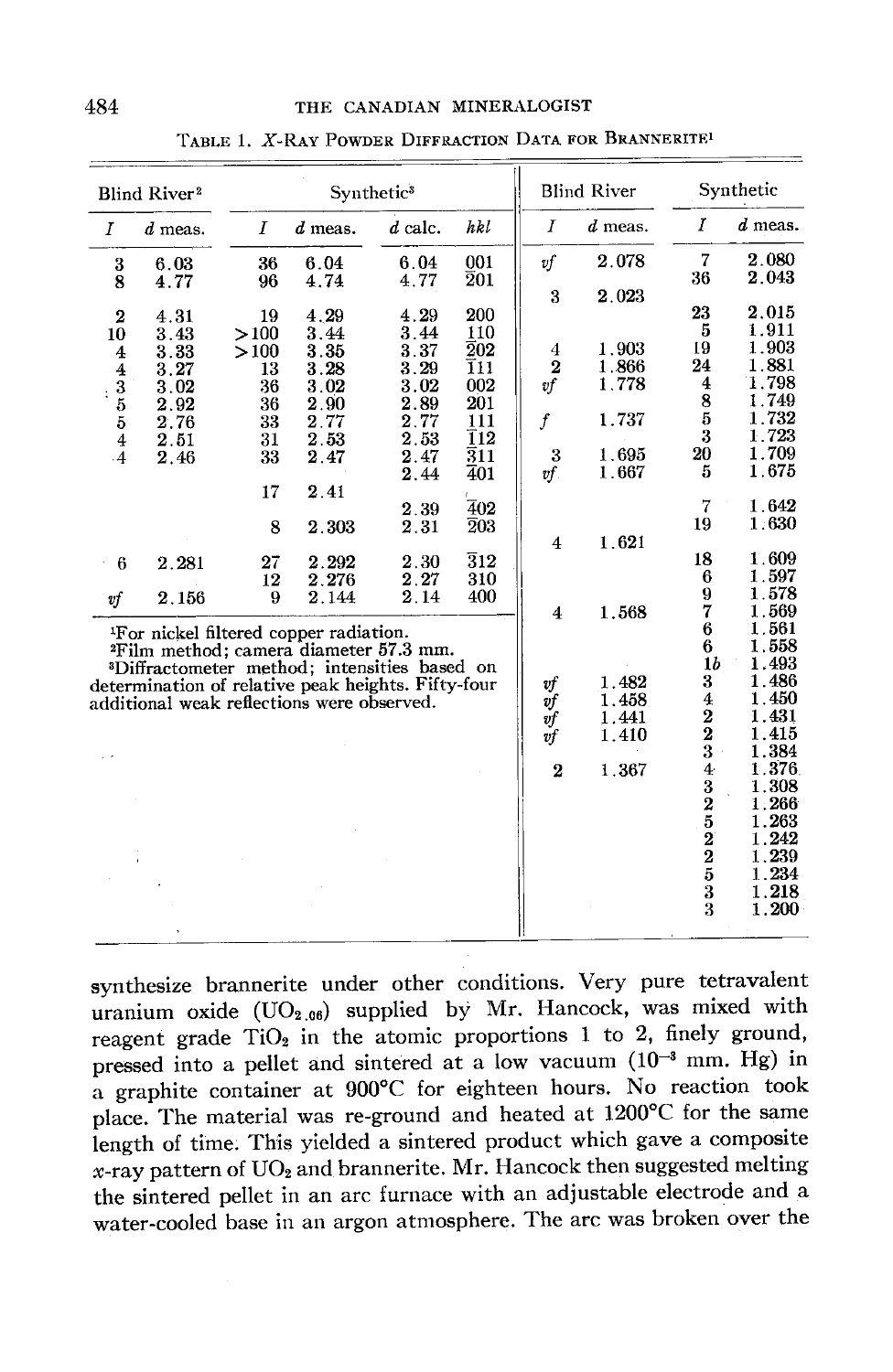#### BRANNERITE 485

pellet and the large current easily melted it. The cooled product showed a group of long thin radiating crystals. The portion of the pellet which had rested on the water-cooled base still contained a slight amount of  $UO<sub>2</sub>$  but the remainder was composed entirely of brannerite. It is estirnated that the pellet reached a temperature of 2000'C.

# X-RAY SINGLE CRYSTAL STUDY

A single tiny crystal was selected froni the radiating group and approximately aligned on the optical goniometer to rotate about the needle-axis, and then precisely aligned with orientation photographs on a precession camera. Subsequent zero and upper level films revealed that this axis is the b-axis of a monoclinic cell and the crystal was transferred to a Weissenberg instrument for a more precise determination of the  $\beta$  angle. The final cell constants are as follows:

$$
a = 9.87, b = 3.76, c = 6.95 \text{ Å (all } \pm 0.02 \text{ Å}), \beta = 119^{\circ} 30' (\pm 15')
$$
  
Space group  $C2/m$ 

Table 1 presents the x-ray powder data for both synthetic and natural ignited brannerite, indexed on the basis of these cell constants. The excellent agreement between the two sets of measured spacings confirms the identity of the synthesized compound with ignited brannerite. The agreement between measured and calculated spacings indicates that the accuracy.claimed for the cell constants is justified.

Recently Oztunali (1959) reported a triclinic cell with

$$
a = 5.27, b = 3.54, c = 6.31 \text{ Å}
$$
  

$$
\alpha = 77^{\circ} 30', \beta = 108^{\circ} 40', \gamma = 100^{\circ} 10' \text{ (all } \pm 1^{\circ}\text{)}
$$

which he obtained with rotation and Weissenberg films from a synthetic brannerite crystal measuring 0.07 mm. in size. His measured powder spacings are in good agreement with the powder data given in Table 1, indicating that the synthetic product was in fact brannerite. Oztunali evidently overlooked the monoclinic symmetry by inadvertently rotating his crystal about a non-axial direction-possibly the [110] row of the monoclinic cell. The calculated value for the period along this row is 5.28 Å, in good agreement with the length of Öztunali's  $a$  axis. The remaining five triclinic elements have less obvious relationships in the monoclinic cell. Table 2 shows the results of our efforts to index the first six powder diffraction arcs in terms of the triclinic elements. The dis-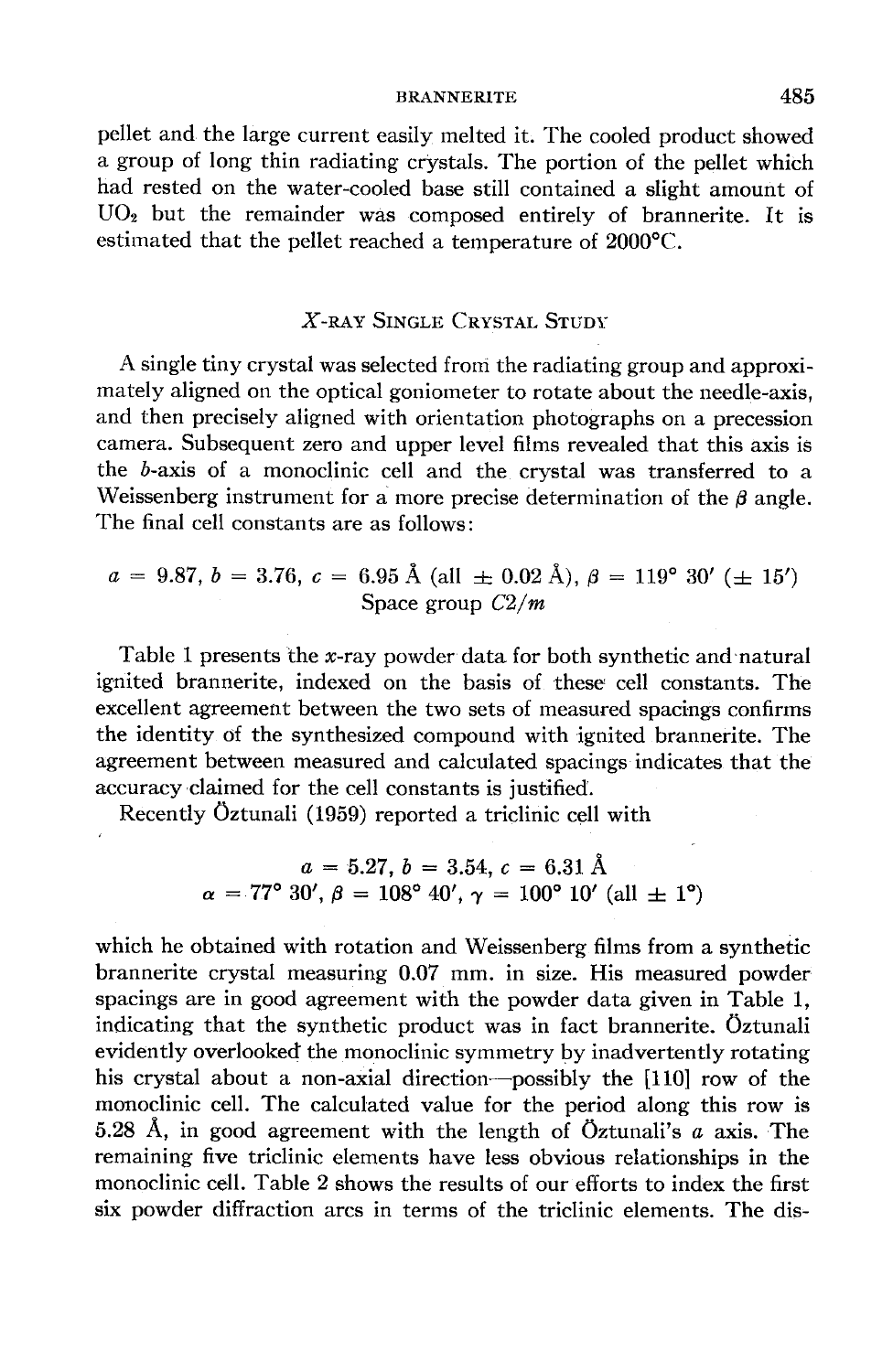crepancy between the measured spacings and the six largest spacings calculated for the triclinic cell is clearly too great to be eliminated by refining the triclinic elements. It suggests that the interpretation of the single crystal photographs is in error.

|                     | Measured spacings | Six largest spacings<br>calculated<br>for triclinic cell |                   |  |
|---------------------|-------------------|----------------------------------------------------------|-------------------|--|
| This paper Öztunali |                   |                                                          |                   |  |
| 6.04                | 6.06              | 5.89                                                     | 001               |  |
| 4.74                | 4.756             | 4.96                                                     | $\frac{100}{101}$ |  |
| 4.29                | 4.281             | 4.50                                                     |                   |  |
| 3.44                | 3.452             | 3.43                                                     | 010               |  |
| 3.35                | 3.351             | 3.34                                                     | 101               |  |
| 3.28                | 3.288             | 3.22                                                     | 011               |  |

TARLE 2. BRANNERITE

## THE COMPOSITION OF BRANNERITE

Three determinations of the specific gravity of a fragment weighing 6.7 mg. ranged between 6.3L and 6;40 and averaged 6.35.

The ideal composition of brannerite must be very close to the composition of the mixture that was used to form the pellet. Kaiman concluded from polished section studies of his synthetic products that the ideal composition of brannerite is more nearly represented by  $UTi<sub>2</sub>O<sub>6</sub>$  than by  $\dot{\mathbf{U}}_2\mathbf{Ti}_5\mathbf{O}_{14}$ . Table 3 compares the calculated specific gravities for these formulas and the formula,  $U_3Ti_5O_{16}$ , given in Dana's System of Mineralogy (1944). The measured specific gravity is in excellent agreement with the cell contents  $2[UTi<sub>2</sub>O<sub>6</sub>]$ , and it may be assumed with Kaiman that this formula represents the composition of brannerite.

It is interesting to note that other  $AB_2O_6$  compounds include the tapiolite-mossite, columbite-tantalite, euxenite-polycrase and eschynitepriorite series and the mineral samarskite. These compounds differ from brannerite in that they crystallize in the tetragonal and orthorhombic systems.

#### THE MORPHOLOGY OF BRANNERITE

The symrnetry of natural brannerite has been described as tetragonal or orthorhombic (Hess & Wells, 1920) and monoclinic (George, 1949) from inspection of crystals which are typically rough. Prismatic crystals recently discovered in Mono County, California are apparently more favourable for goniometric study than most. Pabst (1954) recognized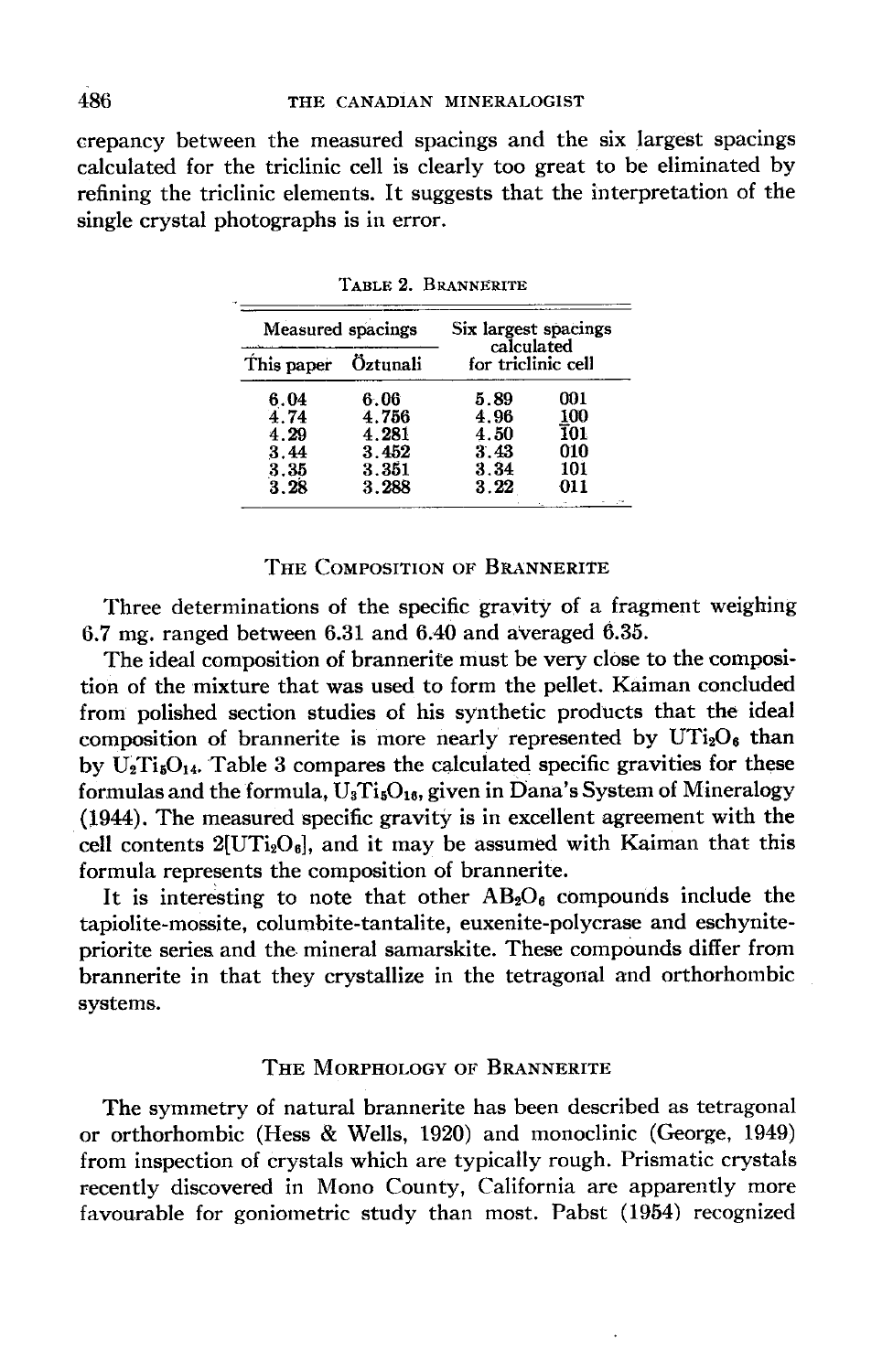#### **BRANNERITE**

| Formula                                                      | z | Calc. Sp. gr. |
|--------------------------------------------------------------|---|---------------|
| $U_{3}Ti_{6}O_{16}$<br>$U_2$ Ti <sub>5</sub> O <sub>14</sub> |   | 8.95<br>6.95  |
| UTi <sub>2</sub> O <sub>s</sub>                              |   | 6.36          |

TABLE 3. BRANNERITE: FORMULA

TABLE 4. BRANNERITE: MEASURED AND CALCULATED ANGLES

|                    |       |            | 2        | 3   |                 |  |
|--------------------|-------|------------|----------|-----|-----------------|--|
| hk0                | φ     | hk0        | ω        | hk0 | Φ               |  |
| 010                | 0°00' | 100        | 84°58'   | 100 | $90^{\circ}00'$ |  |
| 160                | 18 12 | 510        | 66 46    | 510 | 6527            |  |
| 130                | 31 42 | 310        | 53 16    | 310 | 52 43           |  |
| 120<br><b>590.</b> | 45 35 | 210<br>950 | 39 23    | 210 | 41 12           |  |
| 110                | 61 34 | 110        | 23 24    | 110 | 23 39           |  |
| 210                | 75 05 | 130        | 53<br>9  | 130 | 8 18            |  |
| 310                | 7937  | 150        | 5<br>-21 | 150 | 501             |  |
| 610                | 84 58 | 010        | -00<br>0 | 010 | 000             |  |

1. The measured angles and indices of Pabst (1954).

2. Pabst's angles and indices transformed to the structural setting.

3. Angles calculated from the structural constants.

that the form development of these crystals is dominated by the presence of orle strong orthogonal zone of faces parallel to the prism axis. This is characteristic of orthorhombic or monoclinic symmetry. Pabst's measured angles (Table 4, column 1) ranged over several degrees of arc, but despite this he was able to assign reasonable indices to the faces. When Pabst's  $\alpha$  and  $\dot{\beta}$  axes are interchanged, the transformed angles agree well with angles calculated for planes in the  $(hk0)$  zone of the structural cell (Table 4, columns  $2 \& 3$ ). The agreement appears to be too consistent to be fortuitous. It strongly suggests that the morphological zone in the natural crystals is identical with the structural zone in the syhthesized crystal even though the habits of the crystals are very different. However it is not unreasonable to believe that the  $x$ -ray crystal, synthesized in an instant at  $2000^{\circ}$  C, developed a habit that is unusual in terms of the habit of natural crystals.

It is interesting to note that with the exception of  $\{100\}$ ,  $\{010\}$  and  ${210}$ , the  ${hk0}$  forms observed on the crystals have indices in which  $h + k = 2n$  in the structural setting. This is the condition for x-ray reflection by  $\{kk0\}$  planes of a base-centred cell. According to the Donnay (1942) generalization of the law of Bravais the relative importance of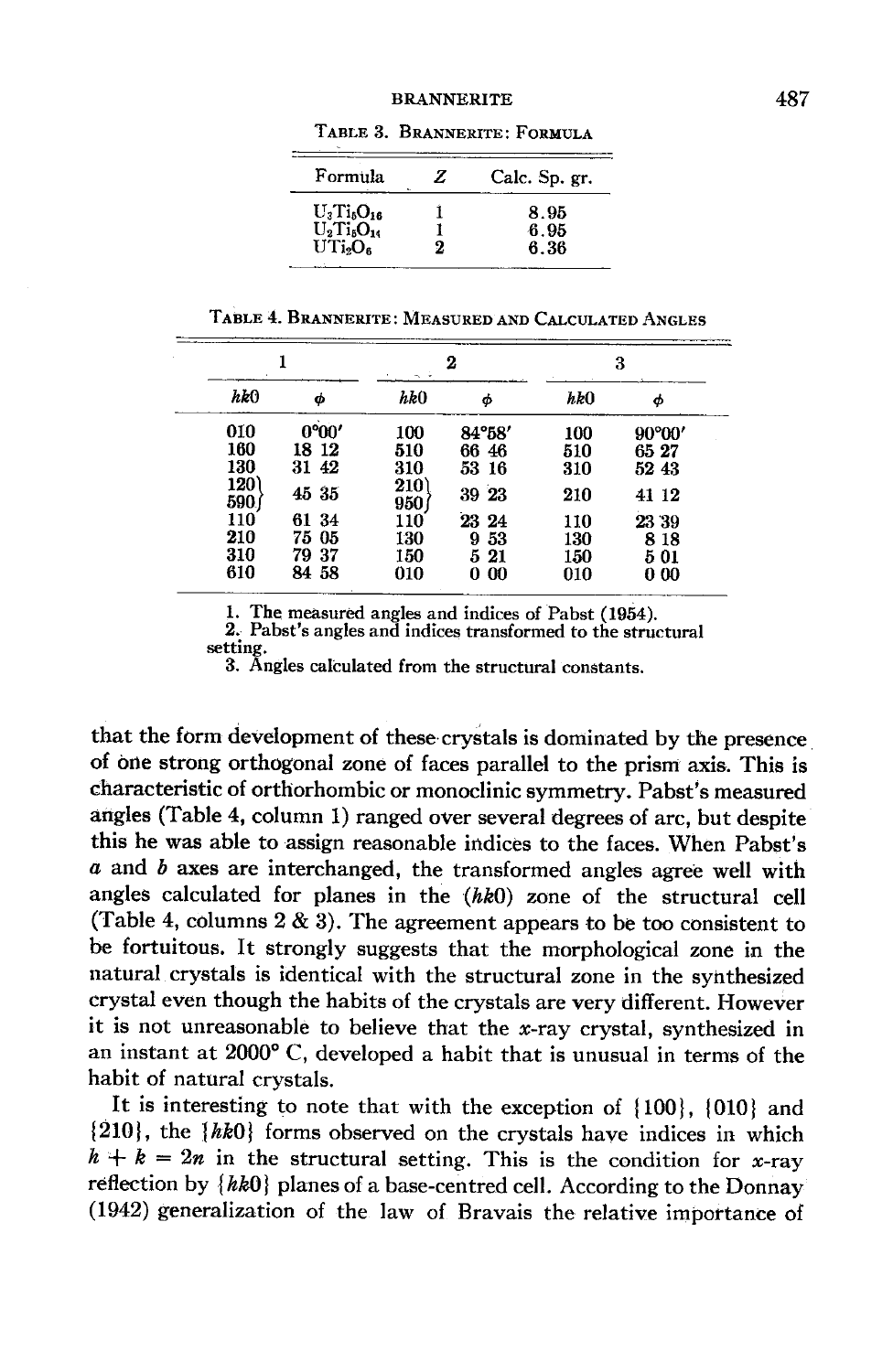forms of a crystal species are proportional to the spacings of the corresponding structural planes in the simplest notation that conforms to the space group condition. Column 1 of Table 5 lists the first fifty-three  $(hk0)$  planes in order of decreasing spacing. The starred planes correspond to the permissible reflections from the base-centered cell. The reflecting

|        | $\mathbf{1}$ | $\overline{2}$ | 3       | 1         |                  | $\boldsymbol{2}$ | 3       |
|--------|--------------|----------------|---------|-----------|------------------|------------------|---------|
| hk0    | d            | hk0            | hkO     | hk0       | $\boldsymbol{d}$ | $h\&0$           | hk0     |
| 100    | 8.59         |                |         | 800*      | 1.07             |                  |         |
| $200*$ | 4.29         | 200            | $100**$ | 810       | 1.03             |                  |         |
| 010    | 3.76         |                |         | 720       | 1.03             |                  |         |
| $110*$ | 3.44         | 110            | $110**$ | $530*$    | 1.01             | 530              | 530     |
| 300    | 2.86         |                |         | 900       | 0.95             |                  |         |
| 210    | 2.83         |                |         | 630       | 0.94             |                  |         |
| $310*$ | 2.27         | 310            | 310**   | $040*$    | 0.94             |                  |         |
| 400*   | 2.15         |                |         | 140       | 0.93             |                  |         |
| 410    | 1.88         |                |         | 820*      | 0.93             | .820             | 410     |
| $020*$ | 1.88         | 020            | $010**$ | $910*$    | 0.93             | 910              | 910     |
| 120    | 1.84         |                |         | $240*$    | 0.92             | 240              | 120     |
| 500    | 1.72         |                |         | 340       | 0.88             |                  |         |
| $220*$ | 1.72         |                |         | 730*      | 0.87             | 730              | 730     |
| 320    | 1.57         |                |         | 440*      | 0.86             |                  |         |
| $510*$ | 1.56         | 510            | $510**$ | $10.0.0*$ | 0.86             |                  |         |
| $600*$ | 1.43         |                |         | 920       | 0.85             |                  |         |
| $420*$ | 1.41         | 420            | 210**   | 10.1.0    | 0.84             |                  |         |
| 610    | 1.34         |                |         | 540       | 0.82             |                  |         |
| 520    | 1.26         |                |         | 830       | 0.81             |                  |         |
| 030    | 1.25         |                |         | $640*$    | 0.78             | 640              | 320     |
| 130*   | 1.23         | 130            | 130**   | 11.0.0    | 0.78             |                  |         |
| 700    | 1.23         |                |         | $10.2.0*$ | 0.78             |                  |         |
| 230    | 1.20         |                |         | $11.1.0*$ | 0.77             | 11.1.0           | 11.1.0  |
| $710*$ | 1.17         | 710            | 710     | $930*$    | 0.76             | 930              | 930     |
| 330*   | 1.15         |                |         | 050       | 0.75             |                  |         |
| $620*$ | 1.14         |                |         | $150*$    | 0.75             | 150              | $150**$ |
| 430    | 1.08         |                |         |           |                  |                  |         |

TABLE 5. BRANNERITE: THEORETICAL FORM DEVELOPMENT OF BRANNERITE

1.  $(hk0)$  lattice planes of brannerite; spacings determined by graphical method of Peacock (1938). The starred planes correspond to permissible x-ray reflections.

2. Reflecting planes which conform to simplest space group notation.<br>3. The same planes with indices reduced to morphological notation. The double-starred indices correspond to Pabst's observed crystal forms.

planes which conform to the simplest space group notation are repeated in column 2. Finally, the last column gives the indices of these planes reduced to morphological notation. This is the theoretical order of importance of  $\{hk0\}$  crystal forms according to the Donnay rule. It is significant that the first seven indices account for all but one of the eight forms observed by Pabst. The harmony which obviously exists between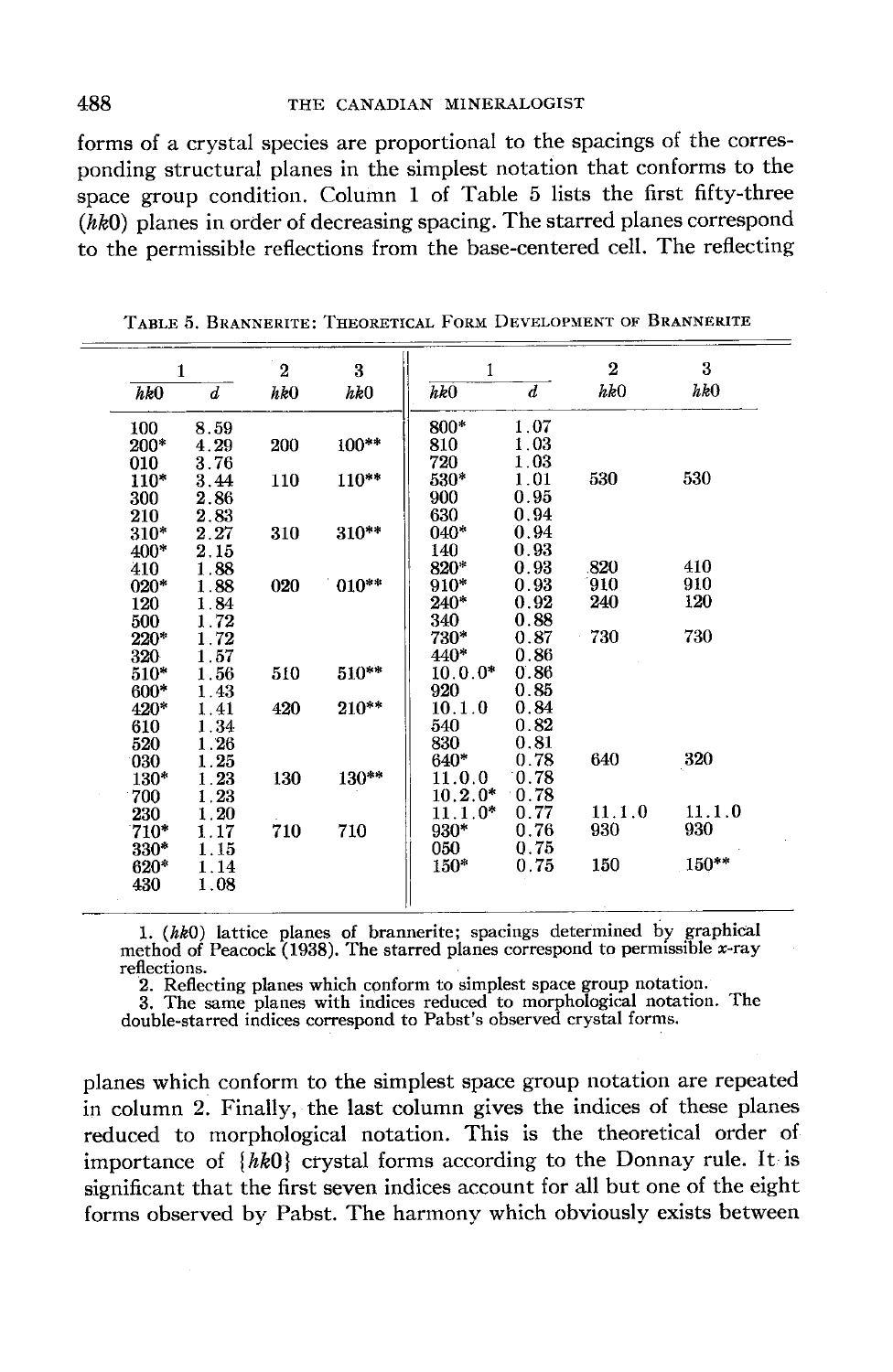### BRANNERITE 489

the morphology of Mono County brannerite and the space group symmetry of synthesized brannerite supports the relationship derived above between Pabst's interfacial angles and the  $x$ -ray constants.

The present research has indicated that natural brannerite regains its original structure on ignition. This is known to occur when the cubic metamict minerals betafite and microlite-pyrochlore are ignited but authoritative data on the structural cells of metamict minerals with lower symmetry are lacking. Arnott (1950) obtained indirect evidence on the recrystallization of euxenite. He was able to index the powder pattern of an ignited sample of this mineral in terms of morphological measurements and derive rational cell constants. Recent work by Ferguson (1957) has suggested that natural fergusonite, ignited above 800"C, recrystallizes with its original structure, but conclusive proof rests on finding natural crystals which are better suited for goniometric study than those previously discovered. It appears that crystals of metamict minerals are typically rough, and this characteristic together with the well known fact that crystal fragments become polycrystalline on ignition has limited research on these minerals.

It was frequently noticed during this research that the period of heating necessary to recrystallize natural brannerite varies. The period is related to the physical appearance of the grains. For example, black to brownish-black lustrous grains produce the characteristic powder pattern after a few minutes of heating. Reddish grains with a duller lustre require several hours of heating before the characteristic pattern is obtained, and passes through several intermediate stages in the interval. The data indicate that the degree of disorder in the structure varies. Since the fresher-looking grains regain the ultimate structure more rapidly it seems that geological weathering increases the degree of disorder.

#### ACKNOWLEDGMENT

We wish to thank the University of Toronto Advisory Committee on Research and Professor W. W. Moorhouse {or financial assistance to one of us (J. E. P.).

### **REFERENCES**

BROTZEN, O.  $(1958)$ : On the occurrence of uranium in ancient conglomerates, *Econ*. Geol., 53,489-491.

ARNOTT, R. J. (1950): X-ray diffraction data on some radioactive oxide minerals,  $Am$ . Mineral., 35, 386-400.